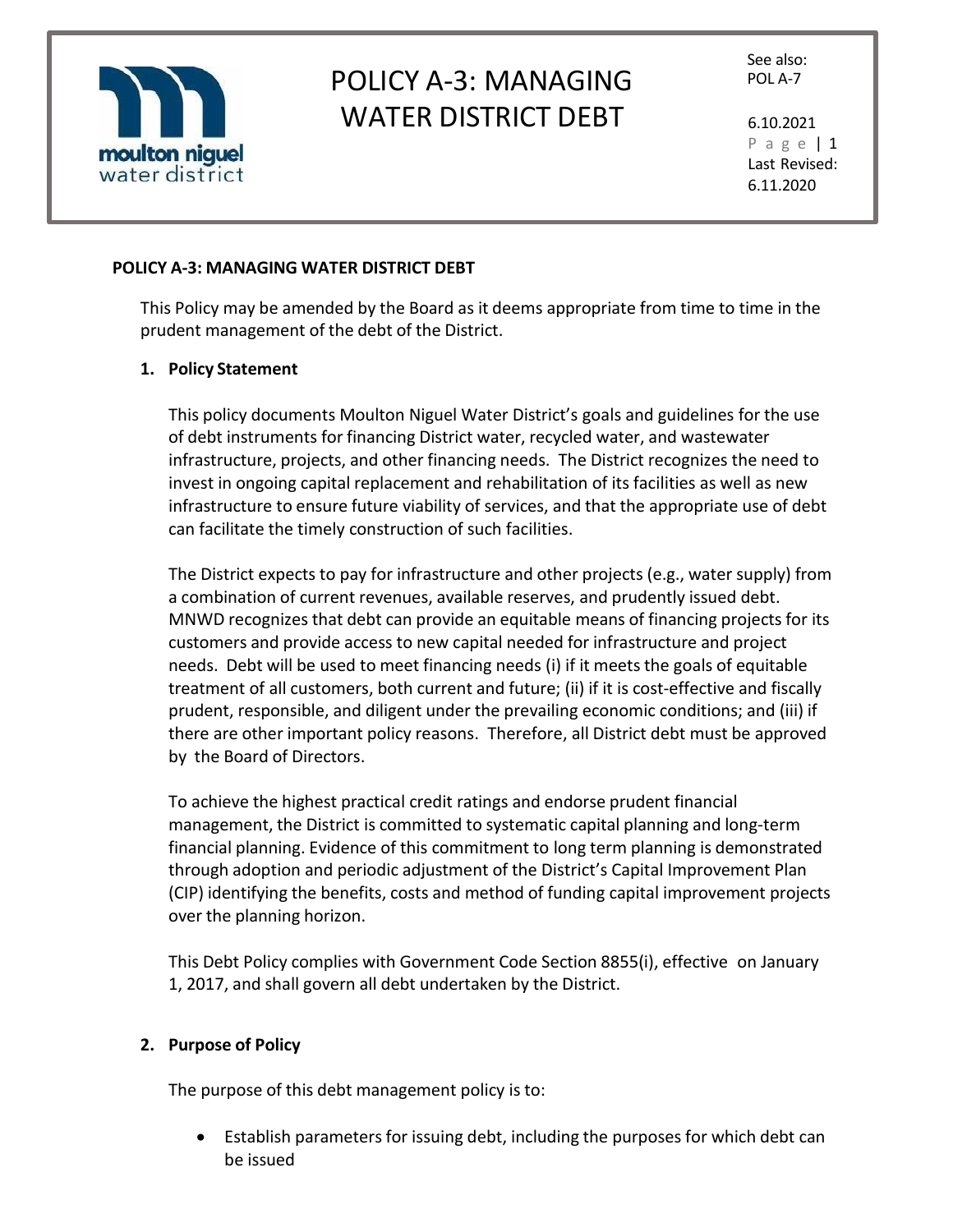

See also:

P a g e | 2 Last Revised: 6.11.2020

- Describe how debt and debt proceeds will be managed
- Provide guidance as to the type of debt to be issued
- Provide guidance as to the relationship between the capital improvement plan and debt issuance

### **3. Purpose and Use of Debt**

The District will utilize reasonable debt financing to fund long-term improvements and thus ensure equitable allocation of costs. Long-term improvements may include the acquisition of land, facilities, infrastructure, and supplies of water; and enhancements or expansions to existing water, recycled water, and wastewater capacity and facilities. Debt can be issued to fund the planning, pre-design, design, acquisition of land and/or easements, construction, and related fixtures, equipment and other costs as permitted by law. The District will not issue debt to cover operating needs.

The District may utilize short term financing (including leases) to finance certain essential equipment and vehicles. These assets can range from service vehicles to equipment. The underlying asset must have a minimum useful life of one year or more. Short-term financings, including loans, on bill financing and capital lease purchase agreements, are executed to meet such needs.

The Treasurer, Director of Finance & Water Resources and Financial Planning Manager will periodically evaluate the District's existing debt and recommend re-financings or prepayment (refunding) when economically beneficial. A refinancing may include the issuance of bonds to refund existing bonds or the issuance of bonds in order to refund other obligations, such as commercial paper or loans.

The General Manager, Treasurer, Director of Finance & Water Resources and Financial Planning Manager and District Financial Advisor, as appropriate, shall analyze any debt financing proposal to determine its benefit to the District and if it complies with the District's long-term financial planning objectives, including maintaining or improving credit ratings.

The proceeds of any debt obligation shall be expended only for the purpose for which it was authorized. Debt may only be issued upon Board authorization. The weighted average maturity of the debt (or the portion of the debt allocated to a project or projects) will not exceed the average useful life of the project(s) to be financed by more than 20%. The final maturity of bonds or state or federal loan debt shall be limited to 35 years after the date of issuance.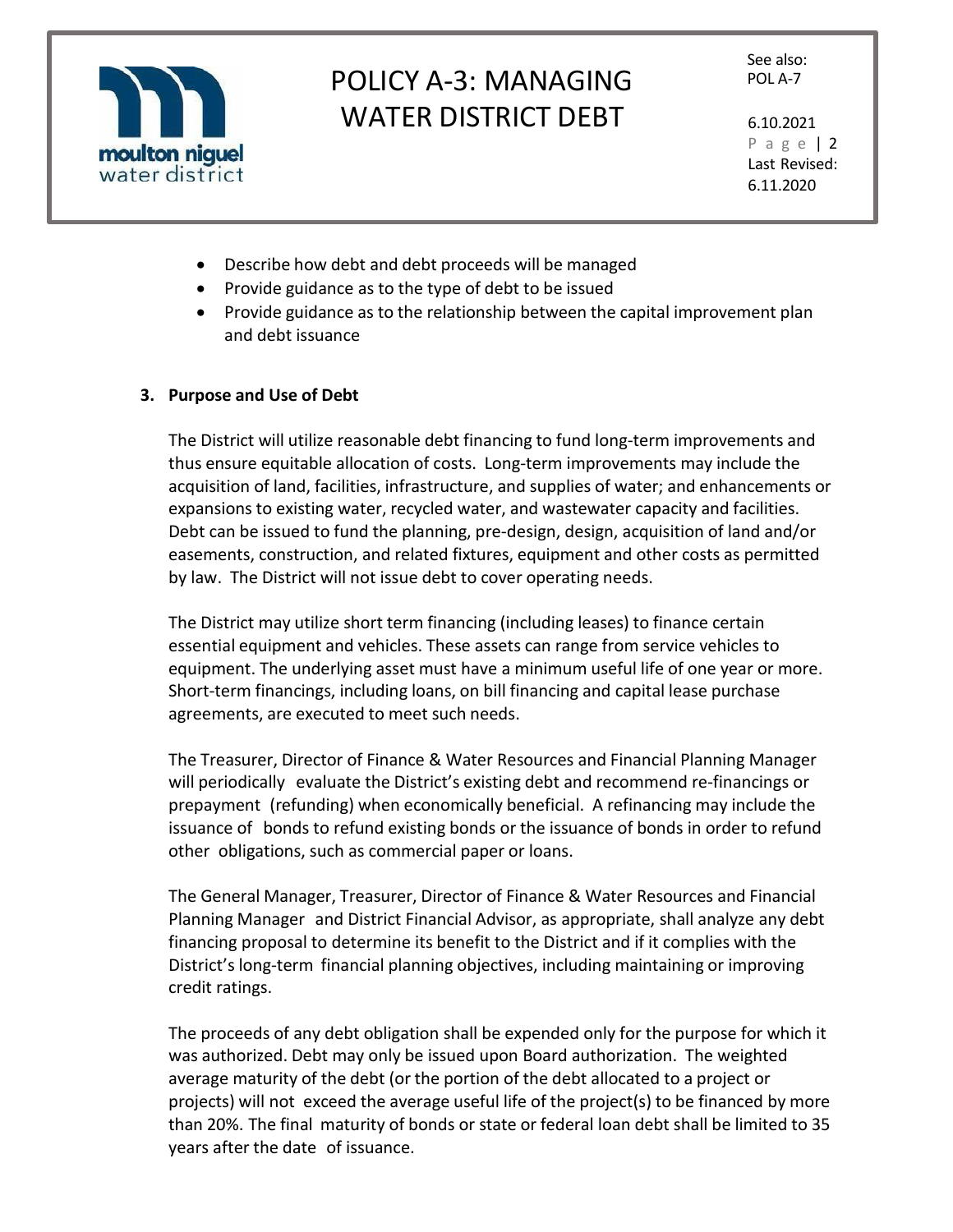

See also:

P a g e | 3 Last Revised: 6.11.2020

The District will provide for a periodic review of its financial performance and review its performance relative to the financial policies outlined herein. These financial policies will be taken into account during the capital planning, budgeting, and rate setting process. Necessary appropriations for annual debt service requirements will be routinely included in the District's annual budget. The District will maintain proactive communication with the investment community, including rating agencies, credit enhancers and investors, to ensure future capital market access at the lowest possible interest rates.

## **4. District Policies Provide Guidance for Debt Management**

*General.* The District's Debt Management Policy, Reserve Policy and Investment Policy all guide the budgeting and capital improvement planning process. As such, the following principles outline the District's approach to debt management:

The District will issue debt only in the case where there is an identified source of repayment. Debt will be issued when:

- Projected existing revenues pay for the proposed debt service, and
- As necessary, other revenues have been identified to pay for the proposed debt, and
- Bond covenants will be achieved.

Debt will be structured for the shortest period possible, consistent with an equitable allocation of costs to current and future users. Borrowings by the District should be of a duration that does not exceed the average useful life of the project to be financed by more than 20 percent and where feasible, should be shorter than the projected economic life. The standard term of long-term borrowing is typically 20-30 years.

The District may issue bonds bearing a fixed or variable interest rate. When appropriate, the District may choose to issue securities that pay a rate of interest that varies according to a pre-determined formula or results from a periodic remarketing of the securities. Such variable rate bonds will be limited to no more than 20 percent of outstanding debt.

The proceeds of the bond sales will be invested until used for the intended project(s) to ensure effective use of the public funds. The investments will be made to obtain a return, while maintaining the highest level of safety. The District's Investment Policy and the specific bond indentures govern objectives and criteria for investment of bond proceeds. The Treasurer, Director of Finance & Water Resources and Financial Planning Manager will oversee the investment of bond proceeds, while complying with arbitrage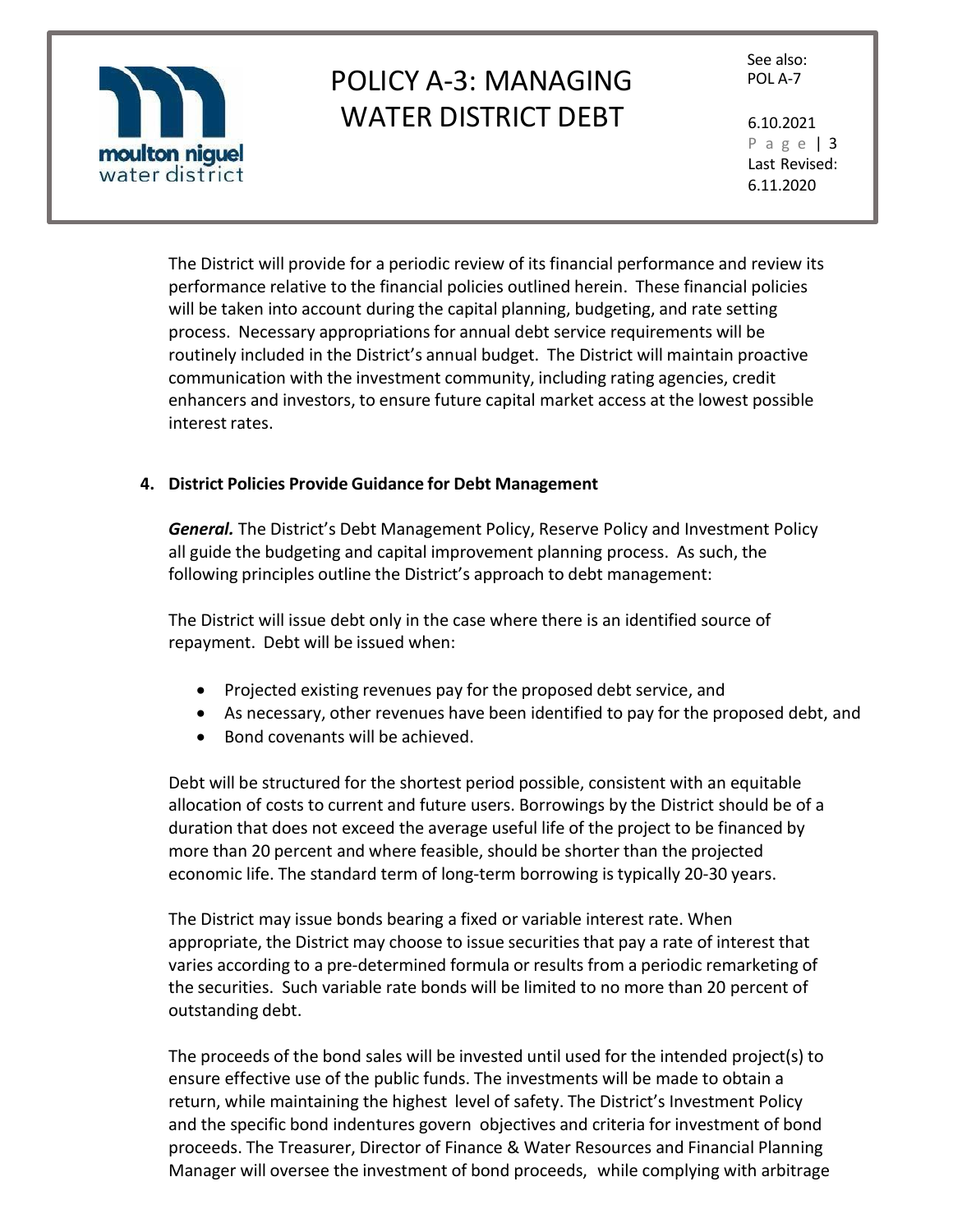

See also:

P a g e | 4 Last Revised: 6.11.2020

and tax provisions.

Bond proceeds will be deposited and recorded in separate accounts. The District's trustee will administer the disbursement of bond proceeds pursuant to the applicable Indenture of Trust or similar document.

Requisition for the disbursement of bond funds will be approved by the District's General Manager or Treasurer.

The Financial Planning Manager and Controller will monitor dedicated debt reserve fund balances and periodically review the advisability of prepayment or refunding of related debt. The financial advantages of a current refunding must outweigh the cost of issuing new debt. A potential refunding will be assessed in combination with any new capital projects requiring financing, and the benefits of the refunding will be evaluated in relation to its costs and risks.

Debt can be refunded to achieve any of the following objectives:

- Reduce future interest costs or restructure future debt service in response to evolving conditions regarding anticipated revenue sources;
	- Current refundings (that is, refinancings within 90 days of the call date of the bonds to be refunded) must meet a minimum net present value savings target of at least 3 percent of refunded bonds
- Restructure the legal requirements and/or covenants of the original issue to reflect more closely the changing conditions of the District, current market standards, or the type of debt.

### **5. District Will Maintain Acceptable Debt Service Coverage**

The District will not finance debt unless the proposed obligation, when combined with all existing debts, results in acceptable debt service coverage ratios. To help determine the affordability of proposed revenue bonds, the District will compare projected annual net revenues after payment of operating and maintenance (O&M expense) to estimated annual debt service to estimate the resulting debt service coverage ratio (DCR). DCR is the amount of cash flow available to meet annual interest and principal payment on debt.

To keep its high-quality credit rating, the District will maintain a DCR at or above 1.75.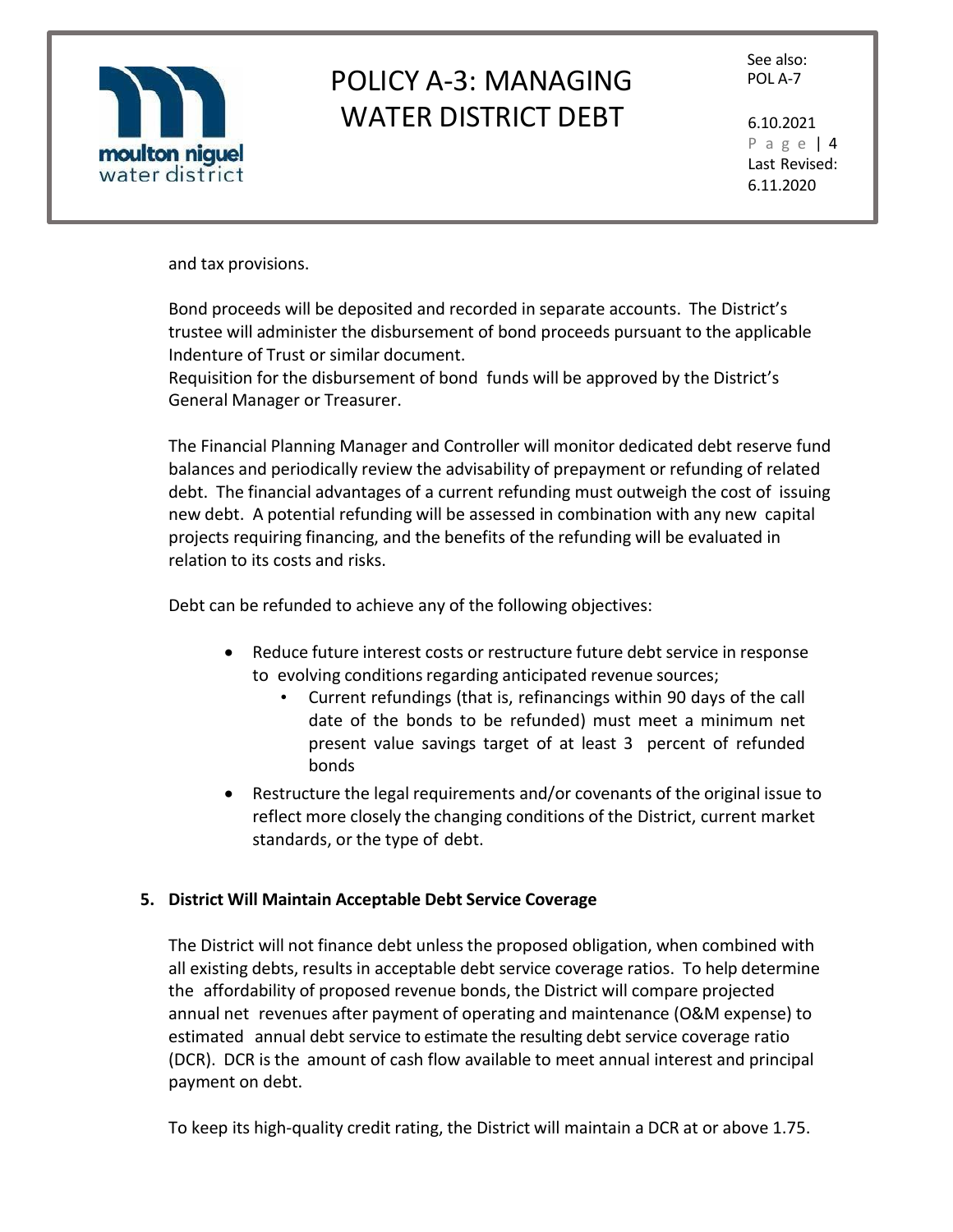

P a g e | 5 Last Revised: 6.11.2020

## **6. Financial Managers Will Pursue Positive Credit Rating on Debt Issuance**

The General Manager, Director of Finance & Water Resources and Financial Planning Manager, with the District's Financial Advisor as appropriate, will assess whether a credit rating should be obtained for an issuance and make a recommendation to the Board.

If it is determined that a credit rating is desirable, the probable rating of the proposed debt issuance is assessed before its issuance, and necessary steps are taken in structuring the debt.

### **7. Managers and Financial Advisors Will Structure District Debt**

The District will seek to structure debt with aggregate level principal and interest payments over the life of the borrowing. "Backloading" of debt service will be considered only when such structuring is beneficial to the District's aggregate overall debt payment schedule.

The Financial Planning Manager, Director of Finance & Water Resources and General Manager, with the advice of the District's Financial Advisor, will evaluate and recommend to the Board the use of a call option, if any, and call protection period for each issuance. A call option, or optional redemption provision, gives the District the right to prepay or retire debt prior to its stated maturity. This option may permit the District to achieve interest savings in the future through refunding of the bonds. Because the cost of call options can vary widely, depending on market conditions, an evaluation of factors, such as the call premium, time until the bonds may be called at a premium or at par, and interest rate volatility will guide the decision to issue bonds with a call option. Generally, 30-year tax exempt municipal borrowings are structured with a 10 year call. From time to time, shorter call options (3-7 years) may also be used.

### **8. Types of Debt**

The District may use revenue bonds, Certificates of Participation (COPs), variable rate bonds, state revolving fund (SRF) loans, federal loans (including loans through the Water Infrastructure Finance and Innovation Act (WIFIA) program), bank loans, notes, commercial paper, direct placements, capital leases, lease-purchase financing, and on bill financing. The District may from time to time find that other forms of debt would be beneficial to further its public purposes and may approve such debt without an amendment of this Debt Policy. A description of each type of debt is provided in Appendix A.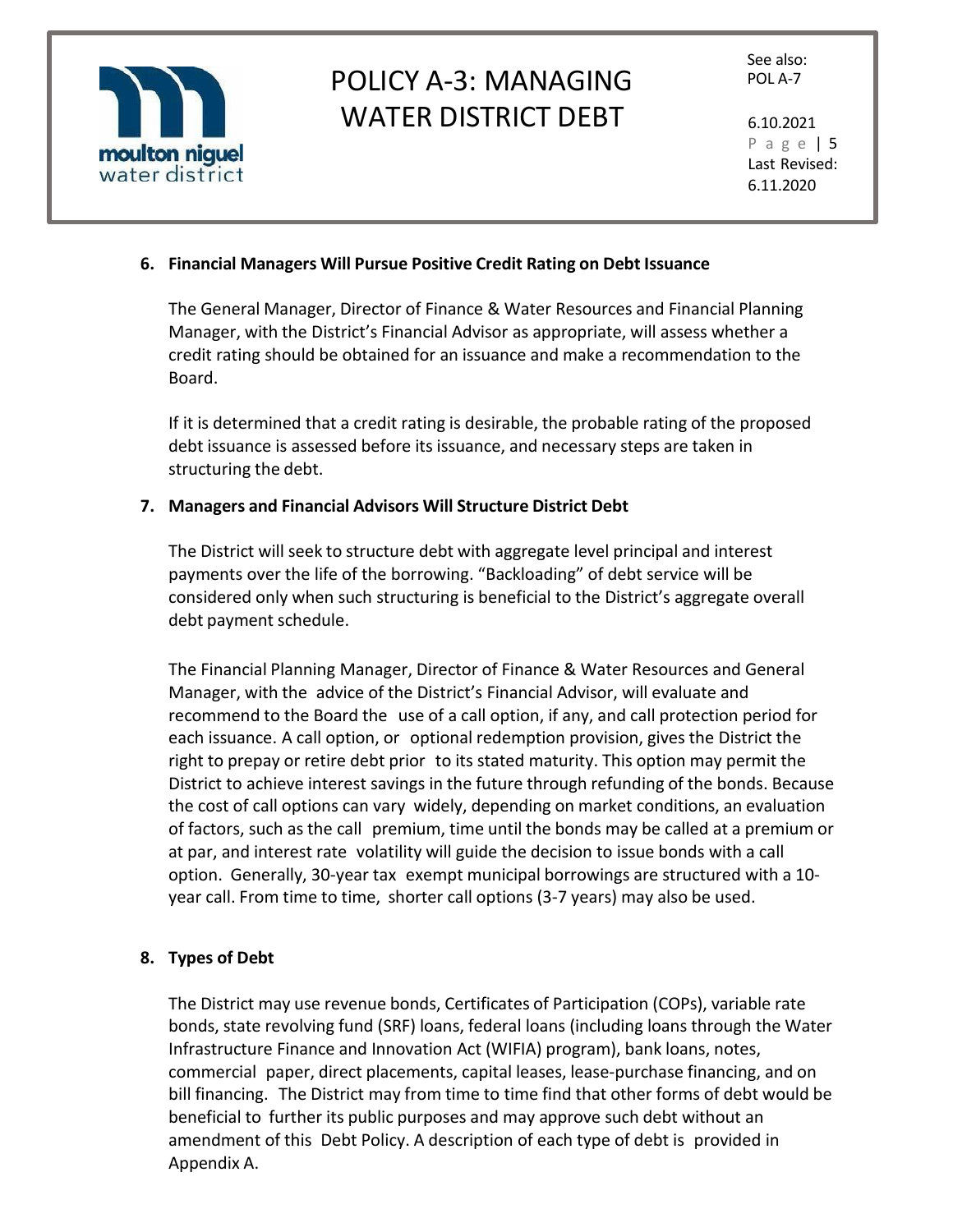

See also:

P a g e | 6 Last Revised: 6.11.2020

In addition to the aforementioned long and short term financing instruments, the District may also consider joint arrangements with other governmental agencies. Communication and coordination will be made with local governments regarding cost sharing in potential joint projects, including leveraging grants and funding sources. The District is authorized to join with other special districts and/or municipal agencies to create a separate entity, a Joint Powers Authority (JPA), to issue debt on behalf of the District, the special district or municipality.

The District will only be liable for its share of debt service, as specified in a contract executed in connection with the joint venture debt.

## **9. Board May Consider Credit Enhancement to Establish or Improve Credit Rating**

The Treasurer and General Manager will recommend to the Board the use of credit enhancement if it reduces the overall cost of the proposed financing or if, in the opinion of the General Manager and/or Treasurer (with the advice of counsel and the District's Financial Advisor), the use of such credit enhancement furthers the District's overall financial objectives.

Unless there are market requirements or it is important to increase credit ratings, the District will not fund a debt service reserve fund as part of its debt issuance. To the extent the Treasurer or Financial Planning Manager determine a debt service reserve fund is advantageous, the debt reserves will be maintained in keeping with the District's Reserve Policy.

Interest may be capitalized for the construction period of a revenue- producing project, that debt service expense does not begin until the project is expected to be operational and producing revenues. For lease back arrangements, such as those used for lease revenue bond transactions, interest may be capitalized for the construction period, until the asset is operational. Only under extraordinary circumstances, interest may be capitalized for a period longer than the construction period. Under all circumstances, interest may not be capitalized for any period longer than that permitted under Federal tax law to the extent such interest relates to tax exempt debt for Federal tax law purposes.

### **10. District Will Maintain Highest Possible Credit Ratings**

The District will seek to maintain the highest possible credit ratings that can be achieved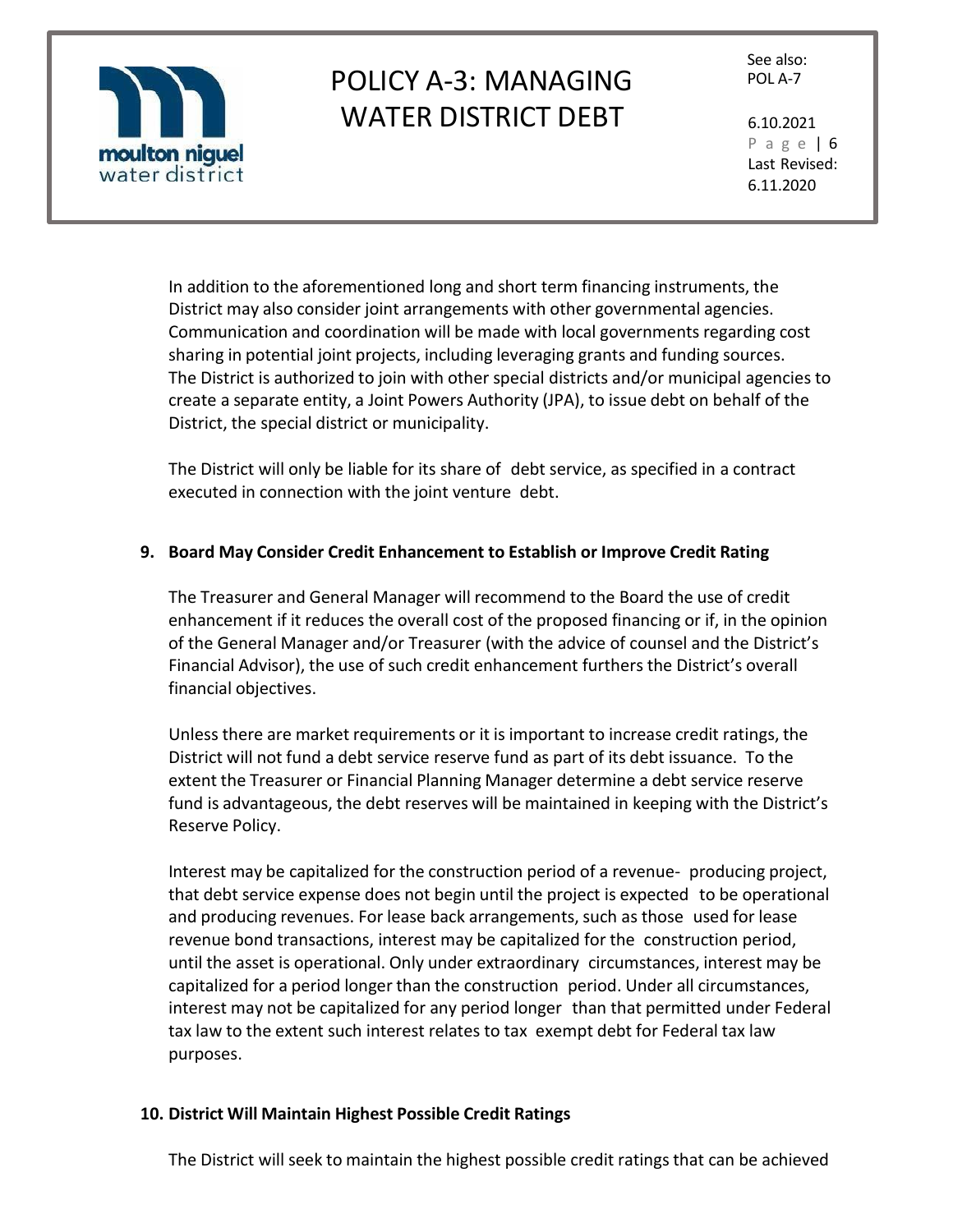

See also:

P a g e | 7 Last Revised: 6.11.2020

for debt instruments without compromising the District's policy objectives.

Each proposal for additional debt will be analyzed for its impact upon the District's credit rating on outstanding debt.

### **11. Any Major Credit Rating Agencies May be Used**

The District may seek credit ratings from any of the major credit rating agencies - Standard & Poor's, Moody's Investors Service, and Fitch Investors Service, as appropriate. The District will also evaluate the value of additional ratings on a case-bycase basis (e.g., Kroll Rating Services). District staff will provide periodic updates to the rating agencies, both formal and informal, on the District's general financial condition and coordinate meetings and presentations with a new debt issuance when necessary.

The General Manager, Director of Finance & Water Resources, and Financial Planning Manager, working with the District'sfinancial advisor, shall determine whether a rating shall be requested on a particular financing, and which of the major rating agencies shall be asked to provide such a rating.

### **12. The Best Method of Sale Will be Used to Sell Municipal Bonds**

The District will select the method of sale that best fits the type of bonds being sold, market conditions, and the desire to structure bond maturities to improve the performance of the debt portfolio. Three primary methods exist for the sale of municipal debt:

- **Competitive sale.** Bonds will be marketed to a wide audience of investment banking (underwriting) firms. The underwriter is selected based on its best bid for its securities. The District will award the sale of the competitively sold bonds on a true interest cost (TIC) basis. Due to this policy, the General Manager or Treasurer may sign the bid form on behalf of the District to fix the interest rates on bonds sold on a competitive basis.
- **Negotiated sale.** The General Manager, Director of Finance & Water Resources and Financial Planning Manager will select the underwriter, or team of underwriters, of its securities before the bond sale, subject to Board approval. The District works with the underwriter to bring the issue to market and negotiates all rates and terms of the sale. Before the sale, the General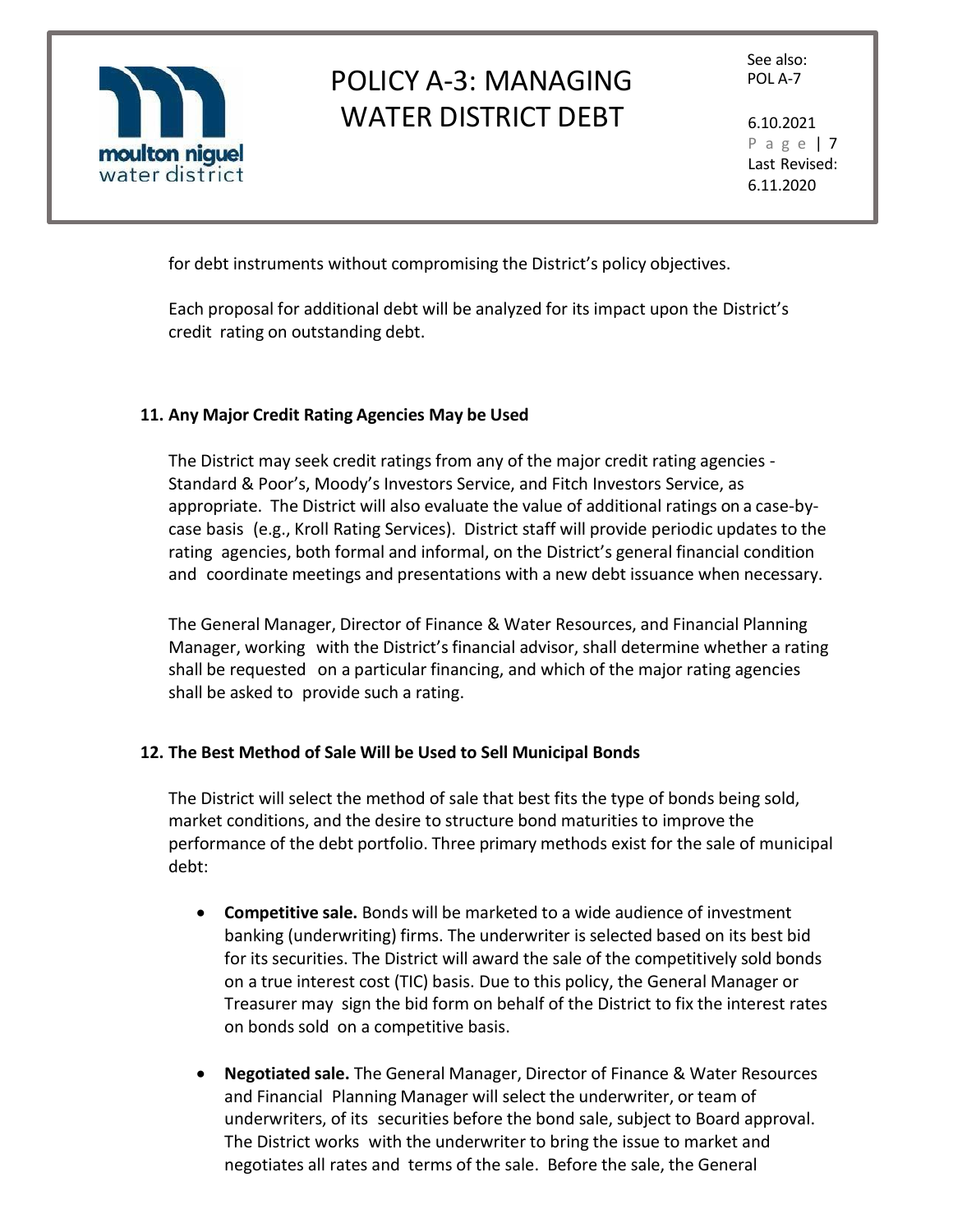

See also:

P a g e | 8 Last Revised: 6.11.2020

Manager, with advice from the District's financial advisor, will determine compensation for and liability of each underwriter employed and the designation rules and priority of orders under which the sale itself will be conducted. With this policy, the General Manager or Treasurer may sign the bond purchase agreement on behalf of the District to fix the interest rates on bonds sold on a negotiated basis.

• **Private placement.** The District may elect to issue debt on a private placement basis. A private placement would be considered if it is demonstrated to result in cost savings or provide other advantages relative to other methods of debt issuance, or if it is determined that access to the public market is unavailable and timing considerations require that financing be completed before access to the public market is available.

### **13. Financial Planning Manager Will Make Debt Financing Recommendationsto the Board**

In developing such recommendations, the Financial Planning Manager shall consider the need for debt financing and assess progress on the current capital improvement program (CIP) and any other program/improvement deemed necessary by the District. The Board authorizes and approves debt service-related recommendations and proposals, and must approve all debt issuances.

The District is committed to long-term capital planning. The District intends to issue debt for the purposes stated in this Policy and to implement policy decisions incorporated in the District's capital budget and the capital improvement plan.

The District shall strive to fund the upkeep and maintenance of its infrastructure and facilities due to normal wear and tear through the expenditure of available operating revenues. The District shall seek to avoid the use of debt to fund infrastructure and facilities improvements that are the result of normal wear and tear.

The District shall seek to avoid the use of debt to fund infrastructure and facilities improvements in circumstances when the sole purpose of such debt financing is to reduce annual budgetary expenditures.

The District shall seek to issue debt in a timely manner to avoid having to make unplanned expenditures for capital improvements or equipment from its general fund.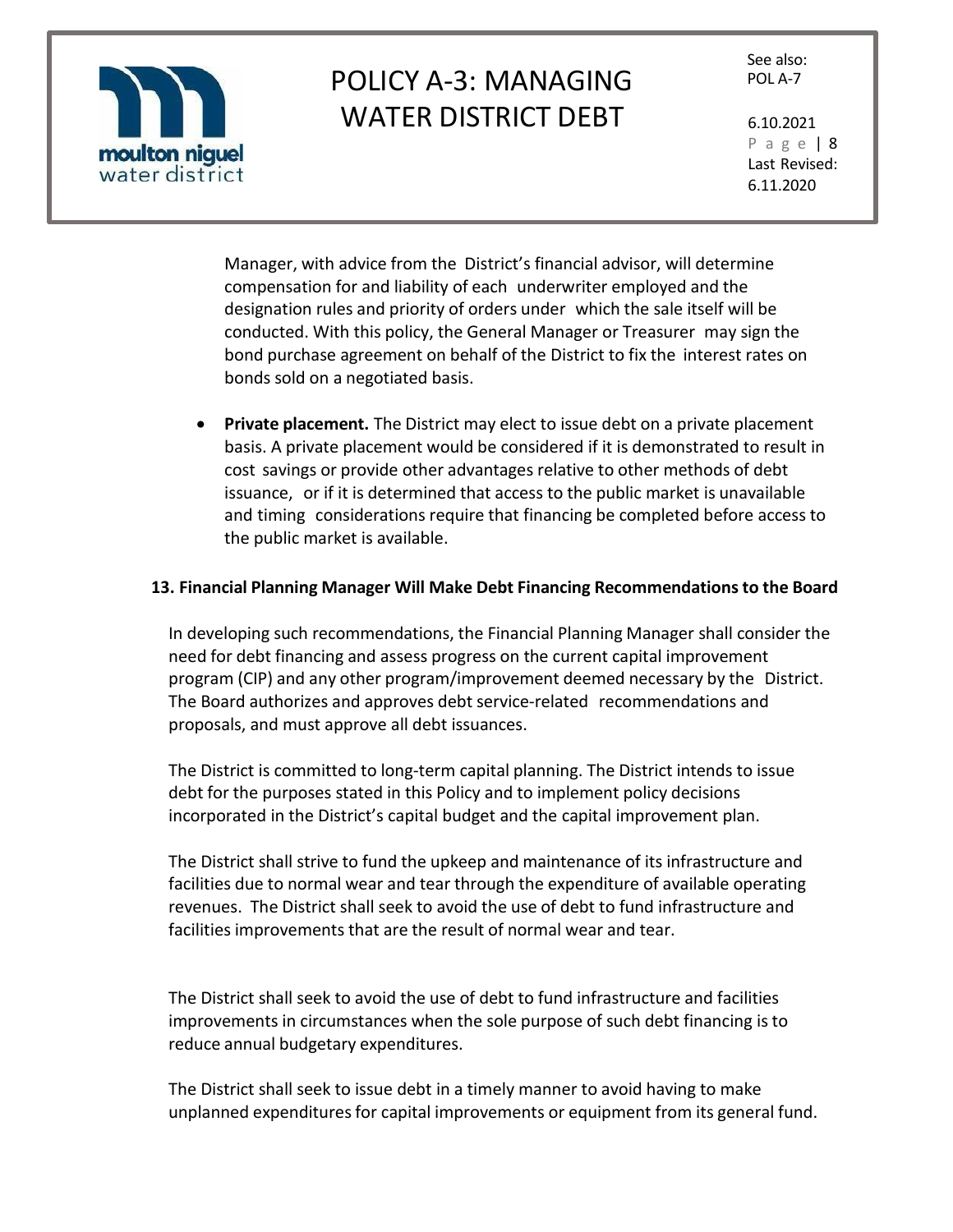

See also:

P a g e | 9 Last Revised: 6.11.2020

Debt is to be issued by the authority of and in full compliance with provisions, restrictions and limitations of the Constitution and laws of the State of California Government Code (CGC) §54300 et seq.

### **14. Policy Goals Related to Planning Goals and Objectives**

The District is committed to long-term financial planning, maintaining appropriate reserves levels and employing prudent practices in governance, management and budget administration. The District intends to issue debt for the purposes stated in this Policy and to implement policy decisions incorporated in the District's annual operations budget.

It is a policy goal of the District to protect taxpayers, ratepayers and constituents by utilizing conservative financing methods and techniques so as to obtain the highest practical credit ratings (if applicable) and the lowest practical borrowing costs.

The District will comply with applicable state and federal law as it pertains to the maximum term of debt and the procedures for levying and imposing any related taxes, assessments, rates and charges.

When refinancing debt, it shall be the goal of the District to realize, whenever possible, and subject to any overriding non-financial policy considerations, (i) minimum net present value debt service savings equal to or greater than 3.0% of the refunded principal amount, and (ii) present value debt service savings equal to or greater than 100% of any escrow fund negative arbitrage.

### **15. Internal Control Procedures**

When issuing debt, in addition to complying with the terms of this Policy, the District shall comply with any other applicable policies regarding initial bond disclosure, continuing disclosure, post-issuance compliance, and investment of bond proceeds.

The District will periodically review the requirements of and will remain in compliance with the following:

- any continuing disclosure undertakings under SEC Rule 15c2-12,
- any federal tax compliance requirements, including without limitation arbitrage and rebate compliance, related to any prior bond issues, and;
- its investment policies as they relate to the investment of bond proceeds.

It is the policy of the District to ensure that proceeds of debt are spent only on lawful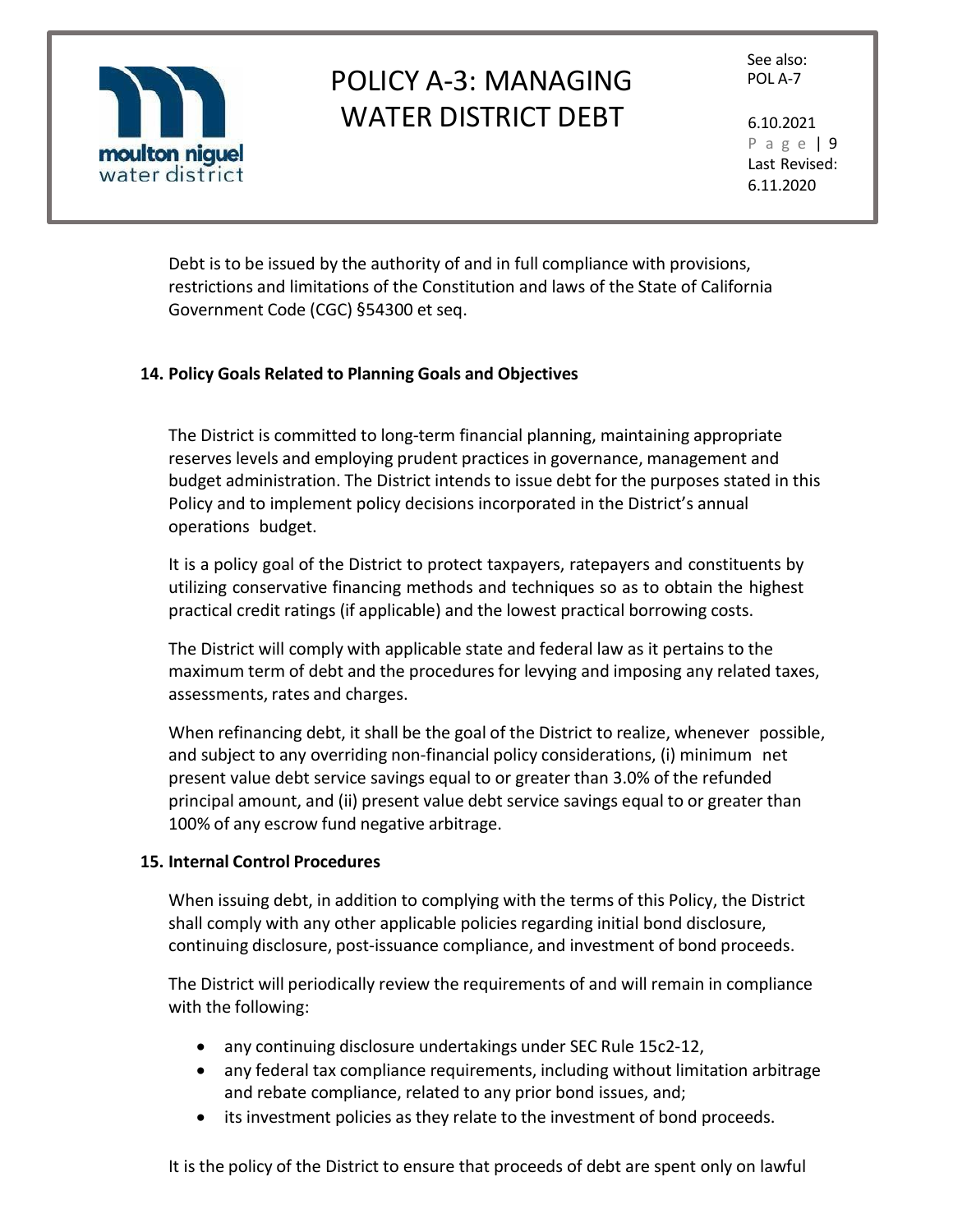

See also:

P a g e | 10 Last Revised: 6.11.2020

and intended uses. Whenever reasonably possible, proceeds of debt will be held by a third-party trustee and the Issuer will submit written requisitions for such proceeds. The District's General Manager or Treasurer will submit a requisition for reimbursement only after obtaining the signature of the Controller or Director of Finance & Water Resources approving expenditures. In those cases where it is not reasonably possible for the proceeds of debt to be held by a third-party trustee, the Controller shall retain records of all expenditures of proceeds through the final payment date for the debt.

### **16. Bond and Disclosure Counsel**

As part of its responsibility to oversee and coordinate the marketing of all District indebtedness, the General Manager, Director of Finance & Water Resources, and Financial Planning Manager shall make recommendations for approval by the Board on the retention of bond and disclosure counsel (which may be the same firm).

Bond counsel will prepare the necessary authorizing resolutions, agreements and other documents necessary to execute the financing, while disclosure counsel is responsible for preparing the preliminary and final official statement (or other disclosure documents) and assisting the District with ongoing disclosure responsibilities. All debt issued by the District will include a written opinion by bond counsel affirming that the District is authorized to issue the debt, stating that the District has met all state constitutional and statutory requirements necessary for issuance, and determining the debt's federal income tax status.

### **17. Financial Advisors**

The District will select an independent registered municipal advisor or advisors (financial advisors) to help execute all debt transactions. To avoid any conflict of interest, financial advisor firms shall not also serve as underwriters of bonds. Financial advisors shall be selected through a competitive process after a review of proposals by the staff and approved by the Board.

The financial advisor will:

- Advise the District on refunding opportunities for current outstanding debt.
- Evaluate the merits of competitive, negotiated or private placement of new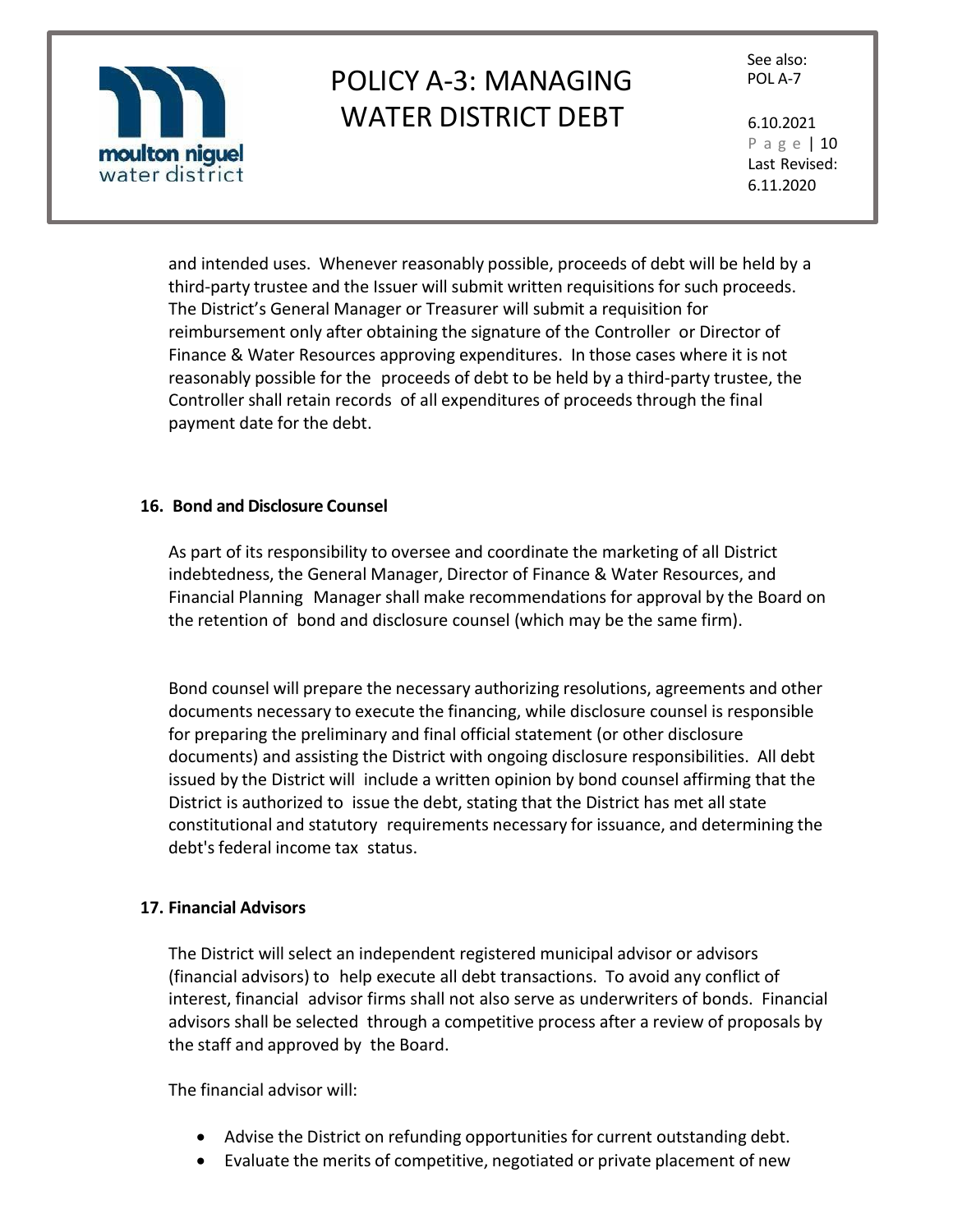

See also:

P a g e | 11 Last Revised: 6.11.2020

debt.

- Determine the most appropriate structure to ensure effective pricing that meets the District's near-term and long-term cash flow needs.
- Assist the District in the development of financial plans and policies.

The financial advisor will work with all parties involved in the financing transaction, including the District's bond counsel, trustee, underwriters, credit liquidity providers, to develop and monitor the financing schedule and preparation of the Official Statement. The financial advisor will help the District develop and distribute bid specifications for: desired services, trustee and paying agents, printing, remarketing and credit liquidity service providers, and assist the District in its review process.

The District also expects its financial advisor to provide objective advice and analysis, maintain confidentiality of the District's financial plans, and be free from any conflict of interest.

### **18. Underwriters**

For negotiated sales, the District will generally select or pre-qualify underwriters through a competitive process. This process may include a request for proposal or qualifications to all firms considered appropriate for the underwriting of a particular issue or type of bonds.

The Financial Planning Manager, in consultation with the District's financial advisor, will determine the appropriate method to evaluate the underwriter submittals and then select or qualify firms on that basis, and recommend the firm or firms to function as the District's underwriter. The Board will approve the underwriter(s) to be used for each transaction or a series of transactions. The District is not bound by any underwriting agreement; oral or written, to which it was not a party.

### **19. The District Will Comply With Federal Arbitrage and Rebate Regulations**

The Financial Planning Manager and Controller will take all necessary steps to minimize any rebate liability through proactive management in the structure and oversight of the District's debt. All District tax-exempt issues, including lease purchase agreements, are subject to arbitrage compliance regulations.

The Controller and Financial Planning Manager will:

• Monitor the expenditure of bond proceeds to ensure they are used only for the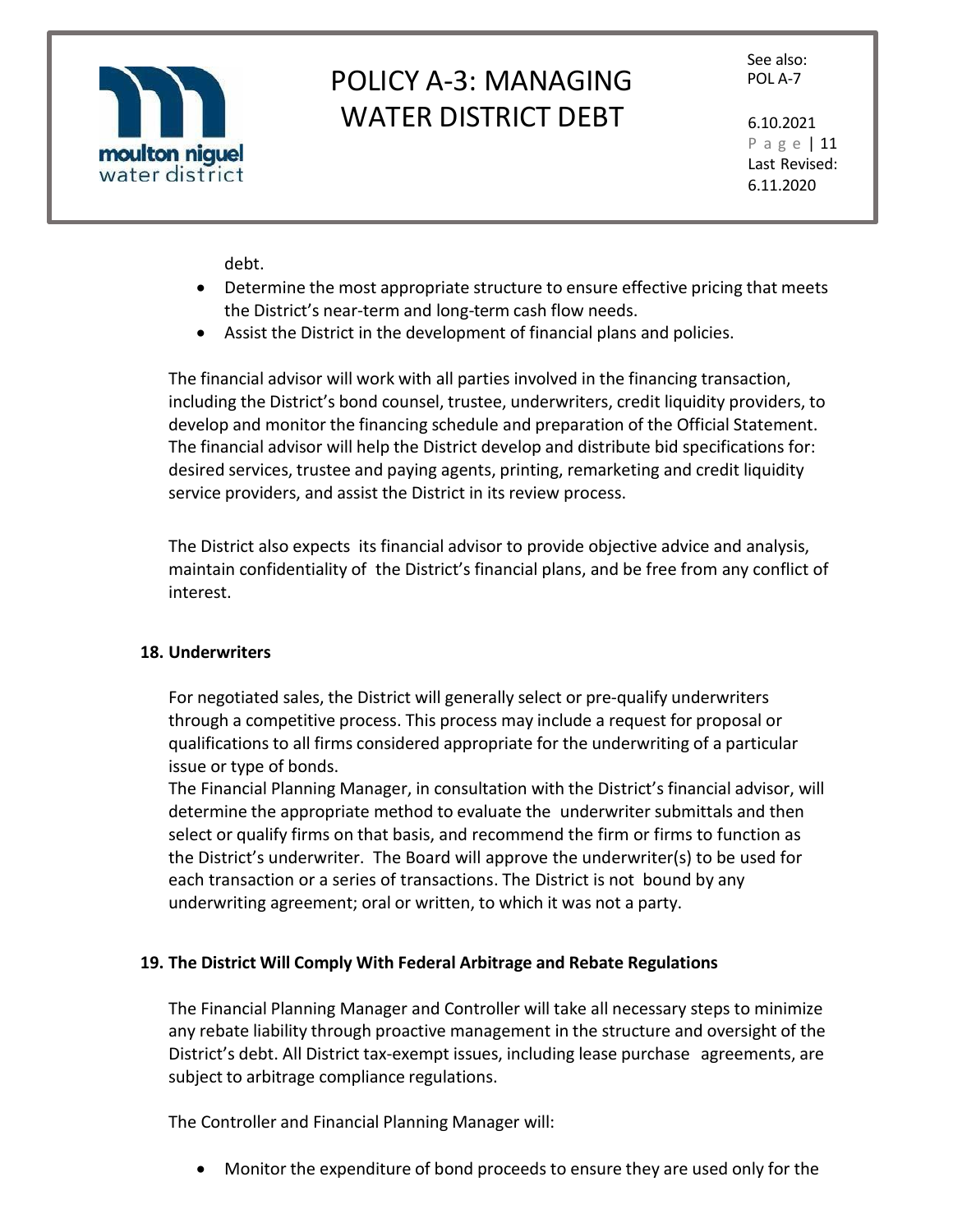

See also:

P a g e | 12 Last Revised: 6.11.2020

purpose and authority for which the bonds were issued and exercising best efforts to spend bond proceeds in such a manner that the District shall meet the spend-down exemptions from arbitrage rebate. Tax-exempt bonds will not be issued unless it can be reasonably expected that 85% of the proceeds will be expended within the three-year temporary period.

- Monitor the investment of bond proceeds with awareness of rules pertaining to yield restrictions. Maintaining detailed investment records, including purchase prices, sale prices and comparable market prices for all securities.
- Contract with outside arbitrage consultants to establish and maintain a system of record keeping and reporting to meet the arbitrage rebate compliance requirements of federal tax code.

The District will include any arbitrage rebate liability in its annual Comprehensive Annual Financial Report (CAFR).

### **20. Continuing Disclosure**

The District will meet continuing disclosure requirements in a timely and comprehensive manner, as required by the Securities Exchange Commission (SEC) Rule 15c2-12 and consistent with the District's Disclosure Procedures Policy. The Financial Planning Manager shall provide ongoing disclosure information to the Municipal Securities Rulemaking Board's (MSRB's) Electronic Municipal Market Access (EMMA) system. The District will annually provide financial information and operating data within 9 months of the end of its fiscal year, along with notice of certain material events required under Rule 15c2-12. In addition, the District may provide voluntary disclosures if such disclosure would be in the District's interest.

The District will keep current with any changes in both the administrative aspects of its filing requirements and the national repositories responsible for ensuring issuer compliance with the continuing disclosure regulations. In the event a 'material event' occurs requiring immediate disclosure, the Financial Planning Manager and Controller will ensure information is posted on EMMA.

### **21. Compliance with Bond Covenants**

In addition to financial disclosure and arbitrage compliance, once the bonds are issued, the District is responsible for verifying compliance with all undertakings, covenants, and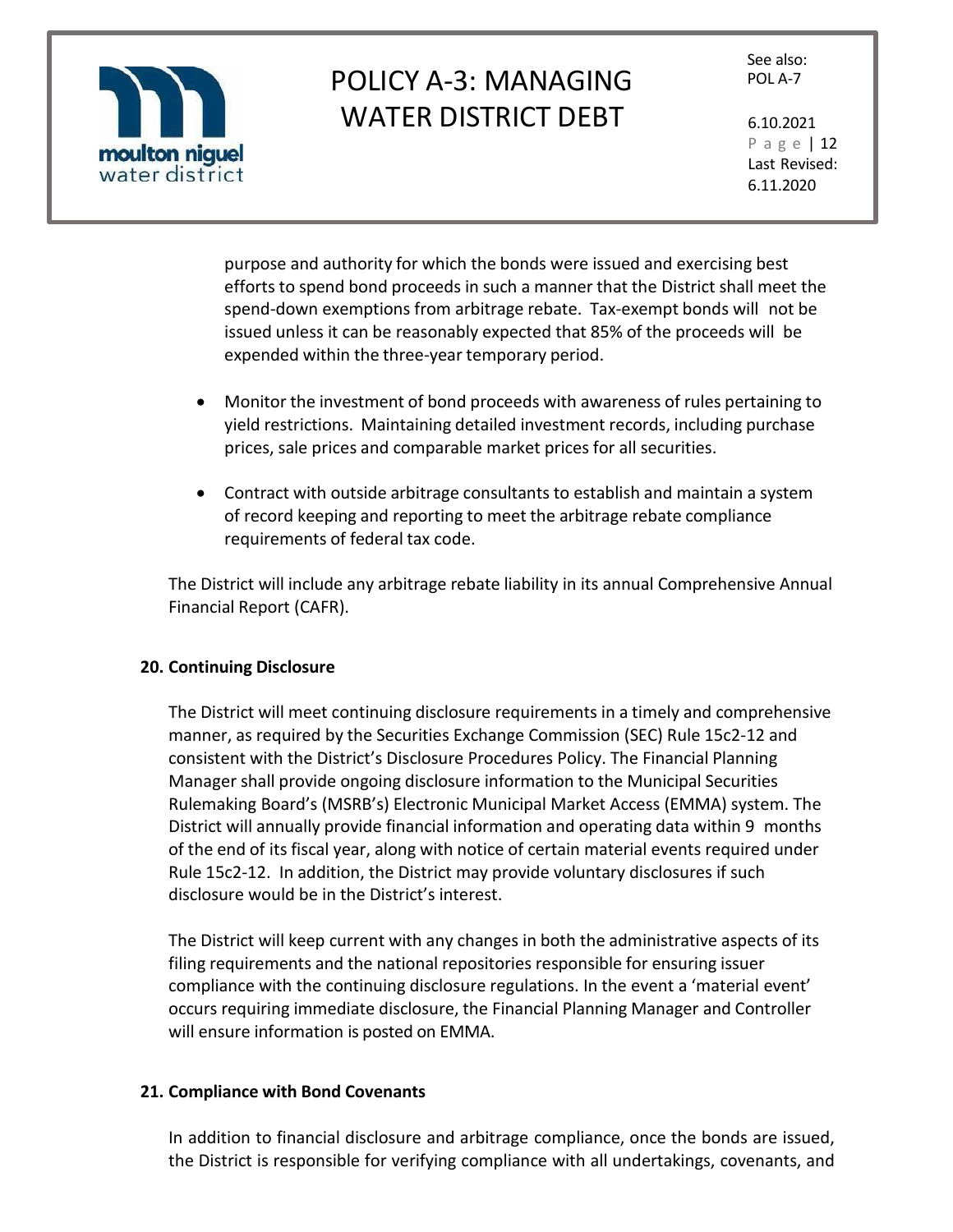

See also:

P a g e | 13 Last Revised: 6.11.2020

agreements of each bond issuance on an ongoing basis. This typically includes ensuring:

- Annual appropriation of revenues to meet debt service payments
- Timely transfer of debt service payments to the trustee or paying agent
- Compliance with insurance requirements
- Compliance with rate covenants
- Compliance with all other bond covenants, including maintaining debt service coverage ratios as required

On an annual basis, the Controller will prepare all required debt related schedules and footnotes for inclusion in the District's CAFR. The CAFR shall describe in detail all funds and fund balances established as part of any direct debt financing of the District.

The CAFR may also contain a report detailing any material or rate covenants contained in any direct offering of the District and whether or not such covenants have been satisfied.

### **22. Updates to this Policy**

On an as needed based, the General Manager will update and revise this Policy, which shall be reviewed and adopted by the Board.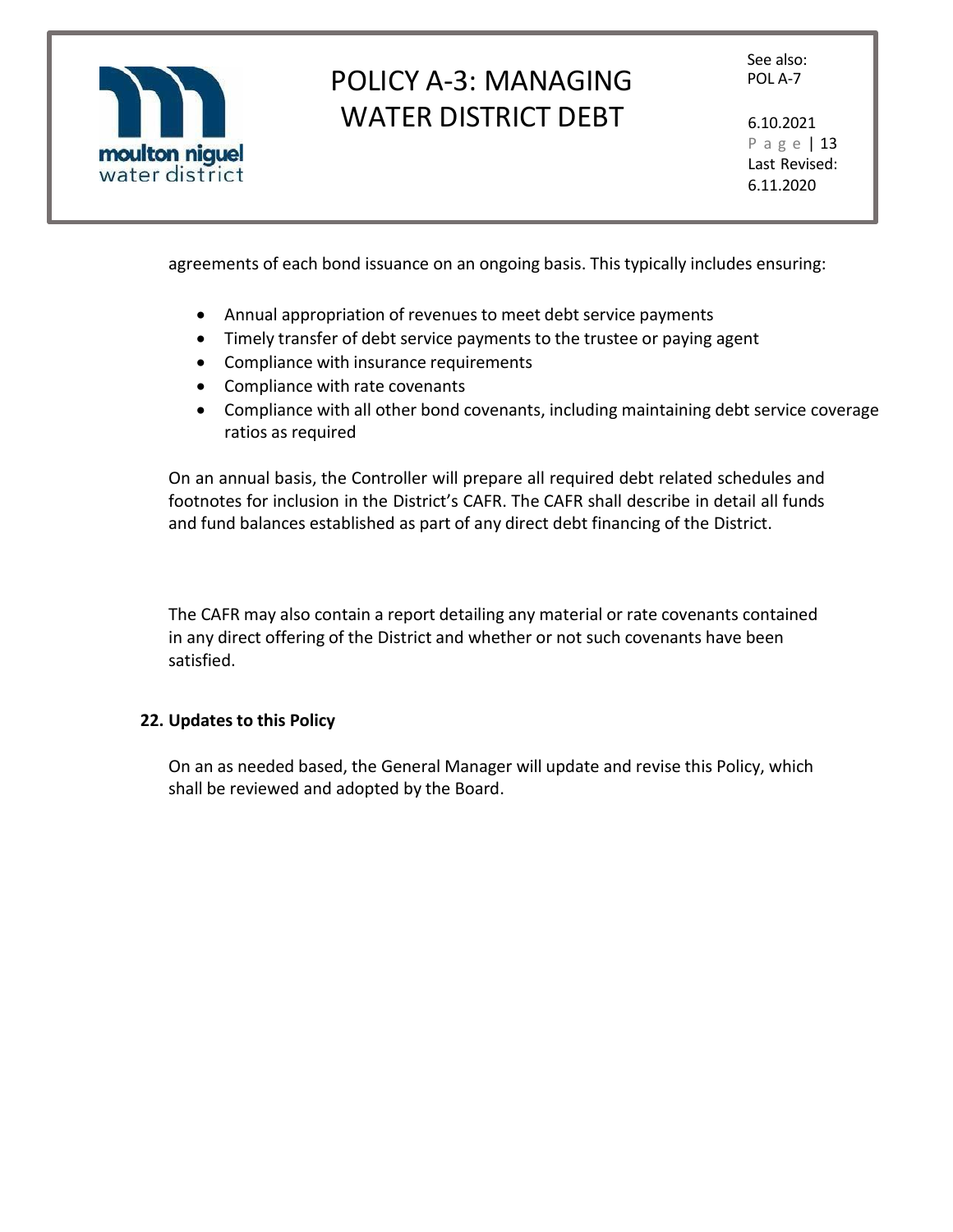

See also:

P a g e | 14 Last Revised: 6.11.2020

### **APPENDIX A: Types of Debt and Uses**

**Bank Loans and Notes** - Use of short-term borrowing, such as bank loans and notes, will be undertaken only if available cash or reserves are insufficient to meet both project needs and current obligations.

**Capital Lease** *-* Capital lease debt may be considered to finance capital improvements, including vehicles and equipment with an expected useful life of less than ten years. A capital lease is a lease in which the lessor finances the lease and all other rights of ownership transfer to the District.

**Derivatives** - The District may choose to enter into contracts and financing agreements involving interest rate swaps, floating/fixed rate auction or reset securities, or other forms of debt bearing synthetically determined interest rates as authorized under the applicable statutes. The District will only consider the use of derivative products on a case-by-case basis and consistent with state statute and financial prudence. Before entering into such contracts or agreements, the District will review the risks and benefits of such financing techniques and expected impacts on the District's long-term financial operations and credit ratings. The District shall not execute derivative contracts with terms exceeding 10 years.

**Lease-Purchase Financing** - The use of lease-purchase agreements in the acquisition of vehicles, equipment and other capital assets shall be considered carefully relative to any other financing option. The lifetime cost of a lease may be higher than other financing options or pay-go purchases. Nevertheless, lease-purchase agreements may be used by the District as funding options for capital acquisitions if circumstances warrant.

**On Bill Financing** - The District may choose to enter into low or zero interest financing agreements with utility providers who offer On Bill Financing. This type of financing offers financing of business improvements at little to no interest and no fees or costs to the District. Repayment amounts will be based on projected savings associated with the project and will be part of the monthly bill received from the issuer. Financing terms can range from three to ten years depending on the project to be financed.

**Revenue Bonds** *-* Revenue bonds issued by the District are long term obligations issued to fund a specific project or purpose. The District will generally issue revenue bonds on a fixed interest rate basis, wherein at the time of the bond sale all interest rates are known and do not change while those bonds are outstanding.

Particular conditions may arise where the District would consider the use of variable interest rate bonds. Variable interest rate bonds have interest rates that reset on a periodic basis (e.g. daily, weekly, monthly, etc.).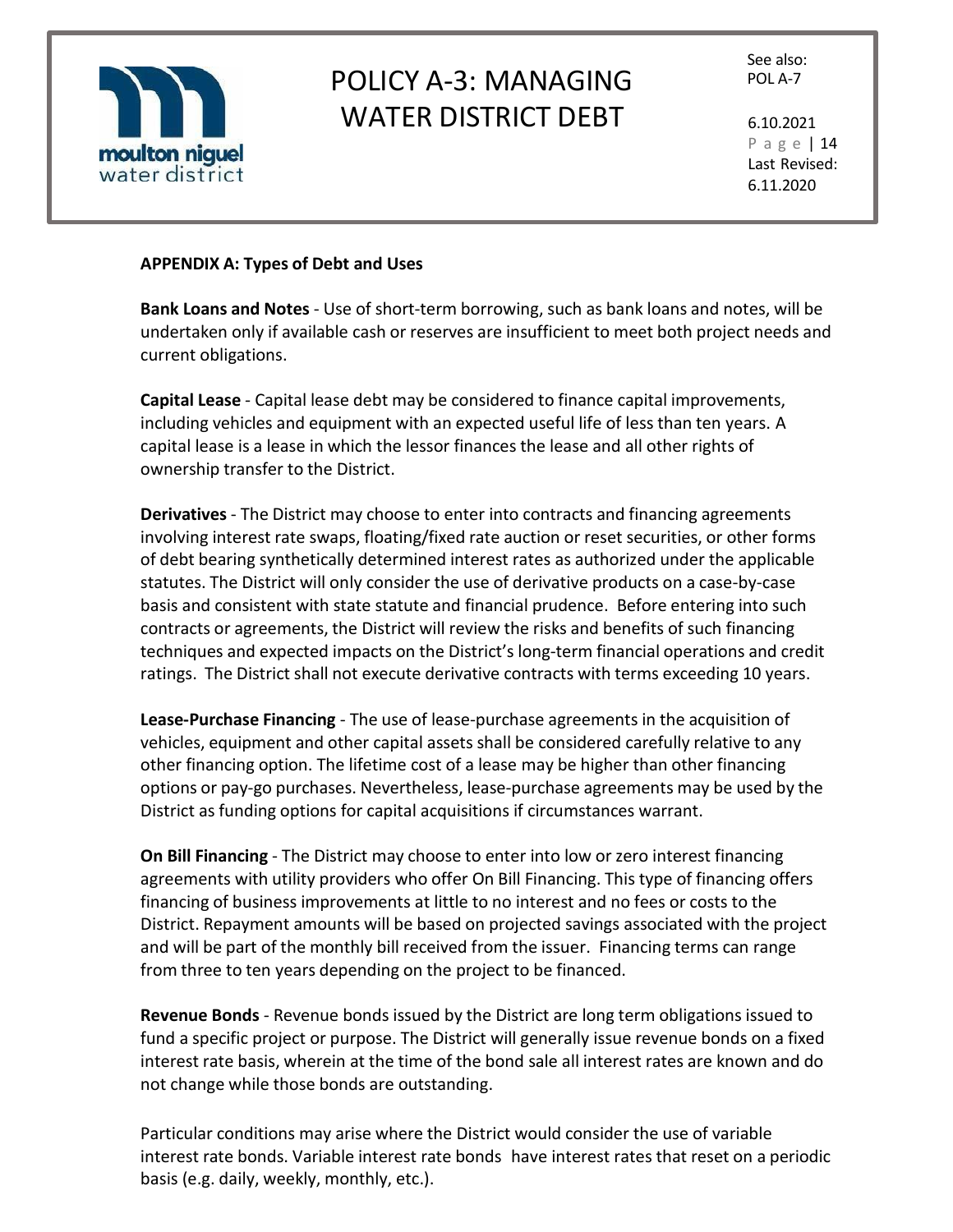

See also:

P a g e | 15 Last Revised: 6.11.2020

Revenue bonds are payable solely from District revenues in accordance with the agreed upon bond covenants.

**Variable Rate Debt** *-* Variable rate debt is an alternative to fixed rate debt. It may be appropriate to issue short-term or long-term variable rate debt to diversify the District's debt portfolio, reduce interest costs, provide interim funding for capital projects and improve the match of assets to liabilities. Variable rate debt typically has a lower cost of borrowing than fixed rate financing and shorter maturities in the range of 7 to 35 days. The District may consider variable rate debt in certain instances. The District will maintain a conservative level of outstanding variable debt not exceeding 20% of outstanding debt. Under no circumstances will the District issue variable rate debt solely for the purpose of earning arbitrage.

**Short Term Debt** - Pending the issuance of bonds the Board may authorize the issuance of short term debt. The Financial Planning Manager will determine and recommend the least costly method for short-term borrowing. Such debt shall be authorized by resolution of the Board.

These short term notes may be structured as:

- Bond Anticipation Notes (BANs) BANs are short term obligations that will be repaid by proceeds of a subsequent long-term bond issue. The District may choose to issue Bond Anticipation Notes as a source of interim construction financing. Before issuing such notes, financing for such notes must be planned for and determined to be feasible by the General Manager and Financial Planning Manager, in consultation with the District's financial advisor.
- Commercial Paper (CP) CP is a form of debt that has maturities up to 270 days although it may be rolled to a subsequent maturity date. Tax Exempt Commercial Paper shall not be issued for capital programs unless it is of sufficient economic size, as determined by the General Manager, Director of Finance & Water Resources, and Financial Planning Manager, in consultation with the District's Financial Advisor.
- Tax and Revenue Anticipation Notes (TRANs) TRANs are short term notes secured by a pledge of taxes and other revenues in the current fiscal year. TRANs, if issued, will constitute direct obligations of the District. All TRANs will be redeemed in the same fiscal year in which they are issued.